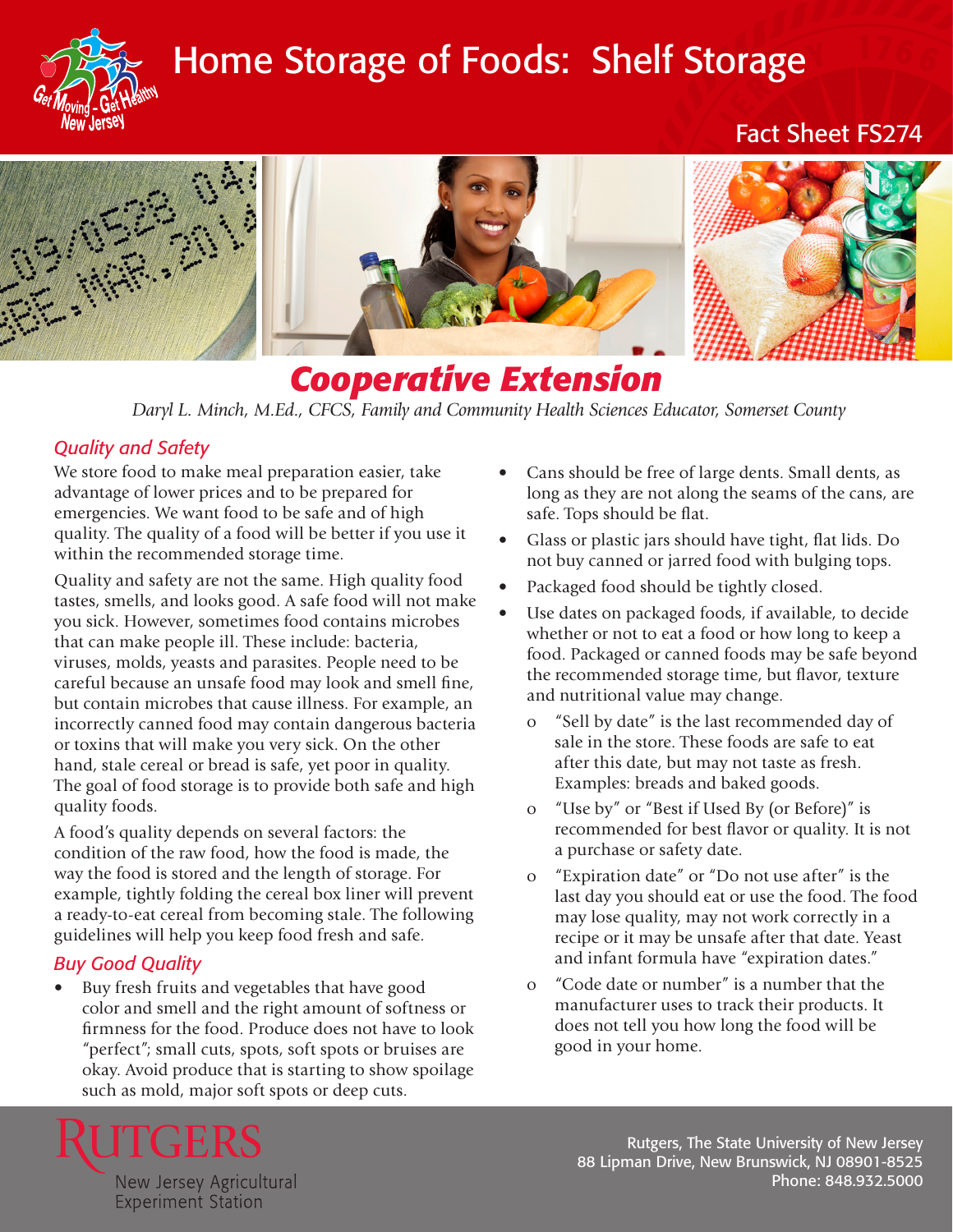# *Store Food Right*

If a food is not handled correctly, it will not keep very long. Follow the rule: First In, First Out. This means you use the oldest foods first. Put newly purchased foods behind the same foods already on the shelf. It may help to write purchase dates on products without dates on the package.

### *Tips for Storing Cans, Jars, and Packages*

- Keep food in cabinets or closets that are cool (less than 85° F) and dry. The best storage temperature is between 50° to 70° F. Storing food in extremely hot (over 100° F) or cold (near freezing) temperatures is harmful to canned goods and reduces quality in packaged foods.
- Avoid storing food near ovens, ranges, water pipes, hot water heaters, or other heat sources. These are not good places because heat and moisture can cause food to spoil more quickly.
- Protect food from insects. Insects may get into food in warehouses, stores or homes. It can happen to anyone, even in the cleanest homes. Foods most likely to get insects include: cereals, flour, seeds, baking mixes, spices, candy, dried fruits, and dry pet foods. Avoid purchasing damaged packages of food and keep shelves clean. Storing food in tightly sealed glass, metal, or plastic containers may he1p. If you find insects in a food, throw it out. Contact your local Cooperative Extension office if you need information about eliminating insects in food storage areas.
- Throw out any canned or jarred food with bulging tops, leaking food or dents along the seams of a can. Do not taste this food! It could make you very sick. Discard in the trash where children, pets and wildlife can not eat it.

#### *Keep It Clean*

Bacteria and viruses can get into food during food handling. Keep everything clean including hands, counter tops, dishes, utensils, and food storage shelves. Wash your hands with soap and warm water for at least 20 seconds before putting away groceries, preparing food, or putting away leftovers. This will greatly reduce the risk spreading germs and getting sick.

#### *Summary*

If you follow these basic guidelines for storing food, then you will enjoy a safe and high quality food product. The food storage chart provides the recommended length of storage for food at home.

# For more information:

- Rutgers Cooperative Extension Website: njaes.rutgers.edu
- Local Cooperative Extension office. Look under "Rutgers Cooperative Extension" or "County Government" in the telephone book. County offices are listed on the website above.
- Food Safety and Inspection Service Website: [fsis.usda.gov](http://www.fsis.usda.gov)
- FightBAC!™ Website: [fightbac.org](http://fightbac.org)

*Photo credits: istockphoto.com*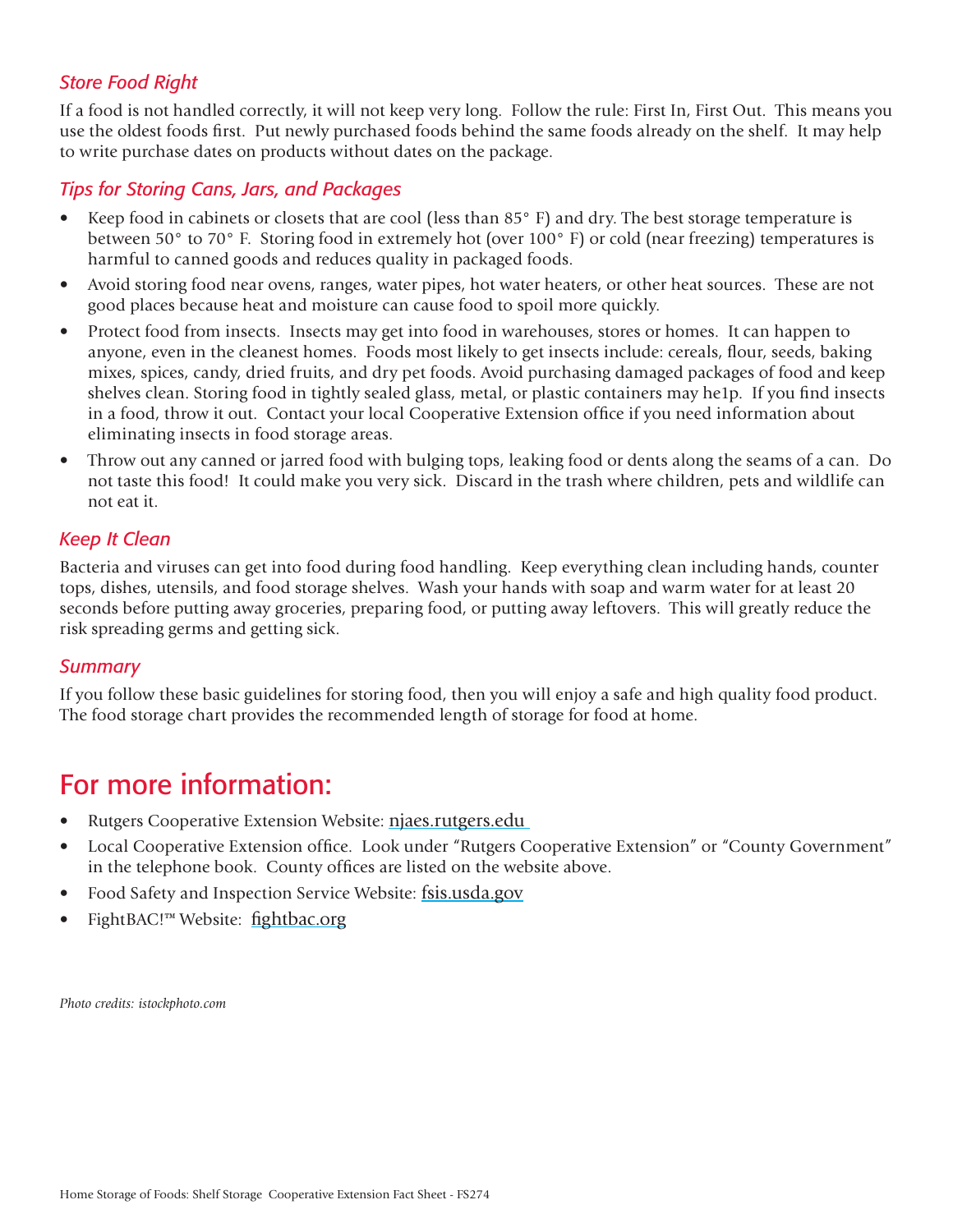| Food                                                                                         | <b>Recommended Storage Times for</b><br><b>Best Quality</b><br>Foods may be safe after the<br>stated times; but flavor, texture<br>& nutritional value may change.<br>Use package dates when available. | <b>Handling Information</b><br>Store everything in cool, dry<br>place in closed package or<br>air tight container. Special<br>instructions are listed below.             |
|----------------------------------------------------------------------------------------------|---------------------------------------------------------------------------------------------------------------------------------------------------------------------------------------------------------|--------------------------------------------------------------------------------------------------------------------------------------------------------------------------|
| <b>GRAINS</b>                                                                                |                                                                                                                                                                                                         |                                                                                                                                                                          |
| Cereals<br>ready-to-eat<br>ready-to-cook                                                     | 1 year<br>6 months                                                                                                                                                                                      |                                                                                                                                                                          |
| Cornmeal or Hominy Grits                                                                     | 1 year                                                                                                                                                                                                  |                                                                                                                                                                          |
| Flour<br>All purpose, white & cake<br>Whole Wheat                                            | 1 year<br>Shelf storage not recommended                                                                                                                                                                 | Store whole wheat flour in the<br>refrigerator $(6 - 8$ months) or<br>freezer (2 years). Smell and taste<br>may become strong or stale if<br>stored at room temperature. |
| Oats - oat bran, rolled oats,<br>steel-cut oats                                              | 1 month                                                                                                                                                                                                 | Oils in oats may become stale or<br>strong in smell or taste over time.<br>For longer storage refrigerate for<br>1-3 months or store in freezer.                         |
| Pasta                                                                                        | 2 years                                                                                                                                                                                                 |                                                                                                                                                                          |
| Popcorn (un-popped)                                                                          | $1 - 2$ years                                                                                                                                                                                           |                                                                                                                                                                          |
| Rice<br>White<br><b>Brown</b><br>$\bullet$<br>Wild                                           | 1 year<br>6 months<br>indefinitely                                                                                                                                                                      |                                                                                                                                                                          |
| Whole grains – barley, bulgur,<br>cracked wheat, wheat berries,<br>buckwheat (Kasha), Quinoa | 1 month                                                                                                                                                                                                 | Oils in whole grains may become<br>stale or strong in smell or taste<br>over time. For longer storage<br>refrigerate 4 - 5 months or freeze<br>indefinitely.             |
| <b>STAPLES</b>                                                                               |                                                                                                                                                                                                         |                                                                                                                                                                          |
| Baking powder                                                                                | 18 months                                                                                                                                                                                               | May not work if kept too long                                                                                                                                            |
| Baking soda                                                                                  | 2 years                                                                                                                                                                                                 |                                                                                                                                                                          |
| Canned milk - evaporated or<br>condensed                                                     | 1 year                                                                                                                                                                                                  | Invert cans every 2 months                                                                                                                                               |
| Corn starch                                                                                  | 18 months                                                                                                                                                                                               |                                                                                                                                                                          |
| Honey                                                                                        | 1 year                                                                                                                                                                                                  |                                                                                                                                                                          |
| Oils<br>Vegetable (corn, soybean,<br>$\bullet$<br>sunflower, canola)                         | 6 months                                                                                                                                                                                                |                                                                                                                                                                          |
| Olive<br>$\bullet$                                                                           | 2 years                                                                                                                                                                                                 |                                                                                                                                                                          |
| Salt                                                                                         | indefinitely                                                                                                                                                                                            |                                                                                                                                                                          |
| Sugar<br><b>Brown</b><br>Granulated<br>Powdered                                              | 4 months<br>2 years<br>18 months                                                                                                                                                                        |                                                                                                                                                                          |
| Syrups - maple, pancake, corn                                                                | 1 year                                                                                                                                                                                                  | Refrigerate after opening                                                                                                                                                |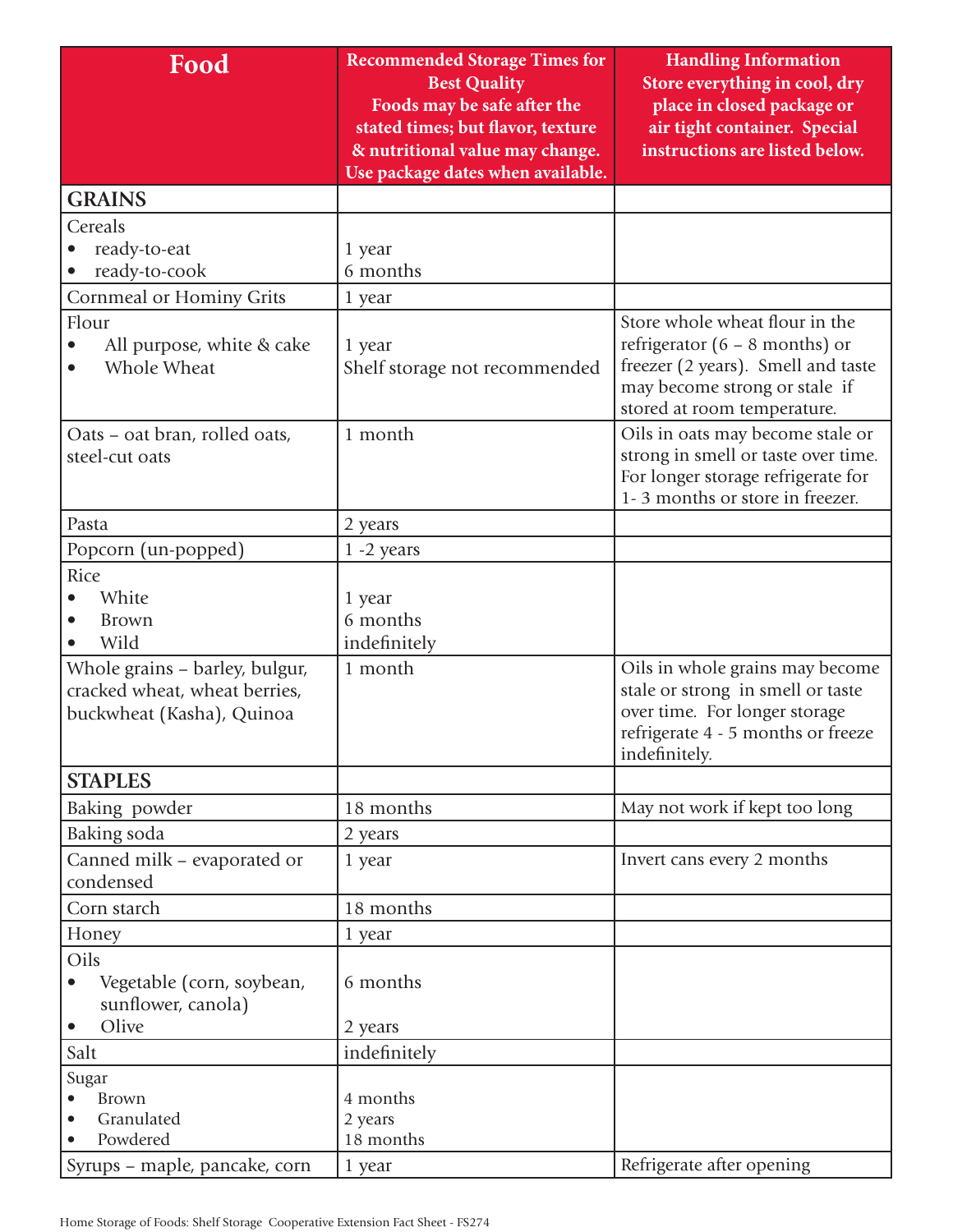| Food                                                                                                                                                    | <b>Recommended Storage Times for</b><br><b>Best Quality</b>                                         | <b>Handling Information</b><br>Store everything in cool, dry place                                                             |
|---------------------------------------------------------------------------------------------------------------------------------------------------------|-----------------------------------------------------------------------------------------------------|--------------------------------------------------------------------------------------------------------------------------------|
|                                                                                                                                                         | Foods may be safe after the<br>stated times; but flavor, texture<br>& nutritional value may change. | in closed package or air tight<br>container. Special instructions<br>are listed below.                                         |
|                                                                                                                                                         | Use package dates when available.                                                                   |                                                                                                                                |
| <b>CANNED OR JARRED</b>                                                                                                                                 |                                                                                                     |                                                                                                                                |
| <b>FOOD</b>                                                                                                                                             |                                                                                                     |                                                                                                                                |
| Low-acid foods (meat & poultry,<br>stews, soups except tomato,<br>pasta products, potatoes, corn,<br>carrots, spinach, beans, beets,<br>peas & pumpkin) | $2 - 5$ years                                                                                       |                                                                                                                                |
| High-acid foods (tomato<br>products, fruit, sauerkraut &<br>foods in vinegar-based sauces or<br>dressings)                                              | 12 - 18 months                                                                                      |                                                                                                                                |
| Home-canned foods - any type                                                                                                                            | 1 year                                                                                              |                                                                                                                                |
| <b>Bottled</b> water<br>(commercially bottled)                                                                                                          | 2 years                                                                                             |                                                                                                                                |
| Coffee (unopened)                                                                                                                                       |                                                                                                     |                                                                                                                                |
| Can                                                                                                                                                     | 2 years                                                                                             |                                                                                                                                |
| Vacuum-packed                                                                                                                                           | 1 year                                                                                              |                                                                                                                                |
| Fruit juices – canned or bottled                                                                                                                        | 1 year                                                                                              |                                                                                                                                |
| <b>Soft Drinks</b><br>(carbonated soda or pop)<br>Regular can<br>Diet can<br><b>Bottle</b>                                                              | $6 - 9$ months<br>3 - 4 months<br>3 months                                                          | Use package dating. Bottled soda<br>may lose fizz if kept too long and<br>artificially sweetened soda may<br>change in flavor. |
| Vegetable shortening                                                                                                                                    | 3 months                                                                                            |                                                                                                                                |
| PACKAGED FOODS                                                                                                                                          |                                                                                                     |                                                                                                                                |
| Biscuit, brownie, cake or muffin<br>mixes                                                                                                               | 9 months                                                                                            |                                                                                                                                |
| Cookies (packaged)                                                                                                                                      | 2 months                                                                                            |                                                                                                                                |
| <b>Crackers</b>                                                                                                                                         | 3 months                                                                                            |                                                                                                                                |
| Pancake & pie crust mixes                                                                                                                               | 6 months                                                                                            |                                                                                                                                |
| Pretzels                                                                                                                                                | 3 months                                                                                            |                                                                                                                                |
| Sauce & gravy mixes                                                                                                                                     | 6 months                                                                                            |                                                                                                                                |
| Soup Mix (dry)                                                                                                                                          | 1 year                                                                                              |                                                                                                                                |
| Tea bags                                                                                                                                                | 18 months                                                                                           |                                                                                                                                |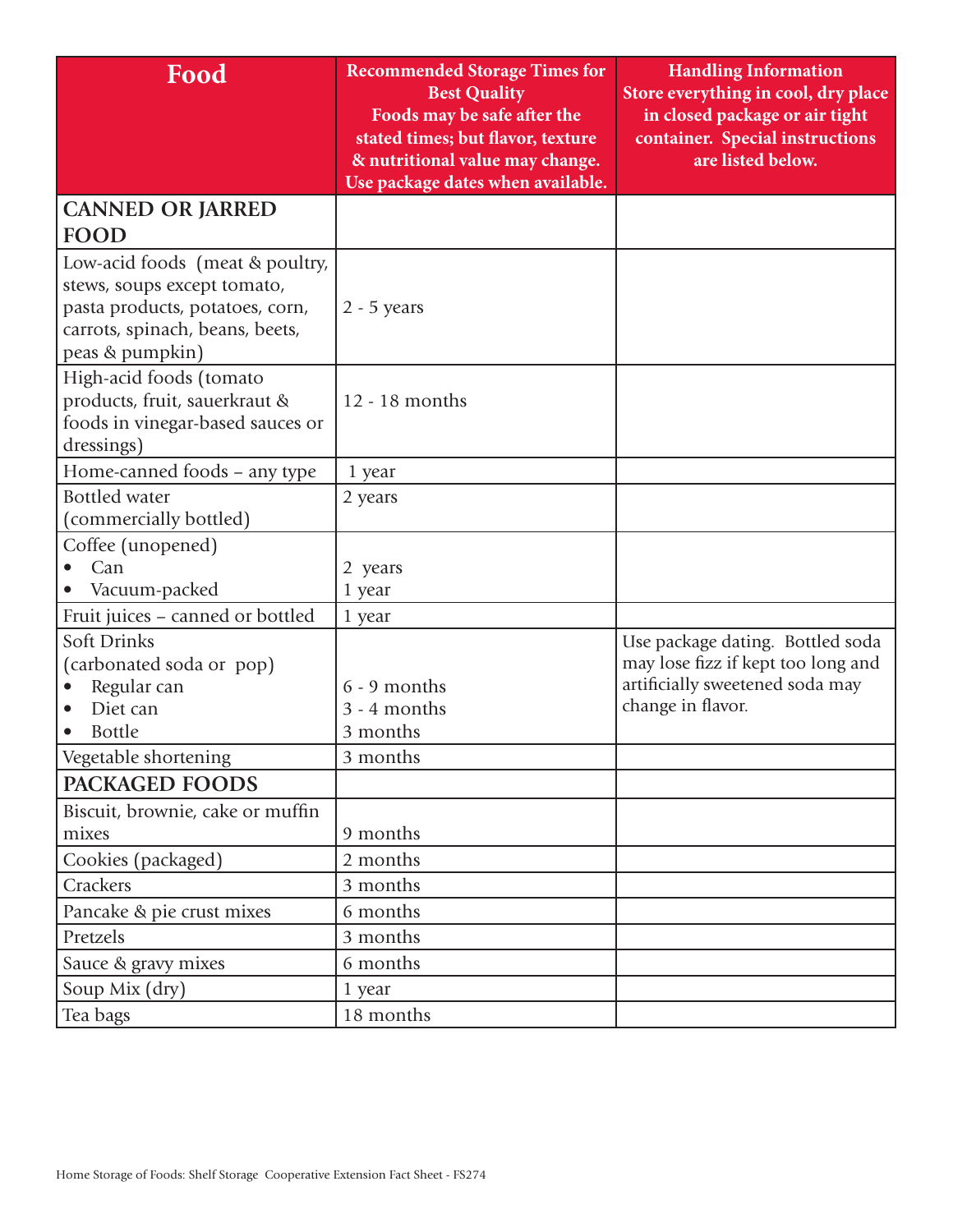| Food                                                                                                     | <b>Recommended Storage Times for</b><br><b>Best Quality</b><br>Foods may be safe after the<br>stated times; but flavor, texture<br>& nutritional value may change.<br>Use package dates when available. | <b>Handling Information</b><br>Store everything in cool, dry place<br>in closed package or air tight<br>container. Special instructions<br>are listed below.   |
|----------------------------------------------------------------------------------------------------------|---------------------------------------------------------------------------------------------------------------------------------------------------------------------------------------------------------|----------------------------------------------------------------------------------------------------------------------------------------------------------------|
| <b>DRIED FOODS</b>                                                                                       |                                                                                                                                                                                                         |                                                                                                                                                                |
| Fruit<br>(apricots, prunes, raisins, etc.)                                                               | 6 months                                                                                                                                                                                                | Refrigerate or freeze for longer<br>storage                                                                                                                    |
| Beans & peas (legumes)                                                                                   | 1 year                                                                                                                                                                                                  | If stored longer than 12 months,<br>or exposed to unfavorable storage<br>conditions, beans may not soften,<br>no matter how long they are<br>soaked or cooked. |
| Dry milk powder<br>Regular<br>Non-fat                                                                    | $6 - 9$ months<br>12-28 months                                                                                                                                                                          |                                                                                                                                                                |
| <b>VEGETABLES</b>                                                                                        |                                                                                                                                                                                                         |                                                                                                                                                                |
| Onions<br>Storage - Yellow, red, white<br>Spring - Vidalia, Maui &<br>$\bullet$<br>other sweet varieties | $3 - 4$ weeks<br>$1\frac{1}{2}$ – 2 weeks                                                                                                                                                               | Do not store onions & potatoes<br>together                                                                                                                     |
| Potatoes<br>Baking, white<br>Sweet, yams                                                                 | 2 months or less<br>1 month at 55 - $60^{\circ}$ F; 1 week at<br>room temperature                                                                                                                       | Do not store onions & potatoes<br>together.<br>Do not refrigerate or store below<br>$45^{\circ}$ F.                                                            |
| Garlic                                                                                                   | Few weeks to few months                                                                                                                                                                                 | Depends on variety & storage<br>conditions. Sprouted cloves may<br>still be used, but will be milder.                                                          |
| Pumpkin (fresh)                                                                                          | 1 month                                                                                                                                                                                                 |                                                                                                                                                                |
| Squash - winter or hard-rinded<br>(acorn, butternut, calabaza, etc.)                                     | $3+$ months                                                                                                                                                                                             | Refrigerator storage speeds up<br>deterioration, will only last 1 -2<br>weeks.                                                                                 |
| <b>CONDIMENTS &amp;</b><br><b>FLAVORINGS</b>                                                             |                                                                                                                                                                                                         |                                                                                                                                                                |
| Catsup, chili & cocktail sauces                                                                          | 1 year, unopened                                                                                                                                                                                        |                                                                                                                                                                |
| <b>Extracts</b><br>Vanilla<br>Other                                                                      | 2 years, unopened; 1 year,<br>opened<br>1 year                                                                                                                                                          |                                                                                                                                                                |
| Herbs                                                                                                    | 2 years, unopened; 1 year,<br>opened                                                                                                                                                                    | Flavor & aroma fades over time                                                                                                                                 |